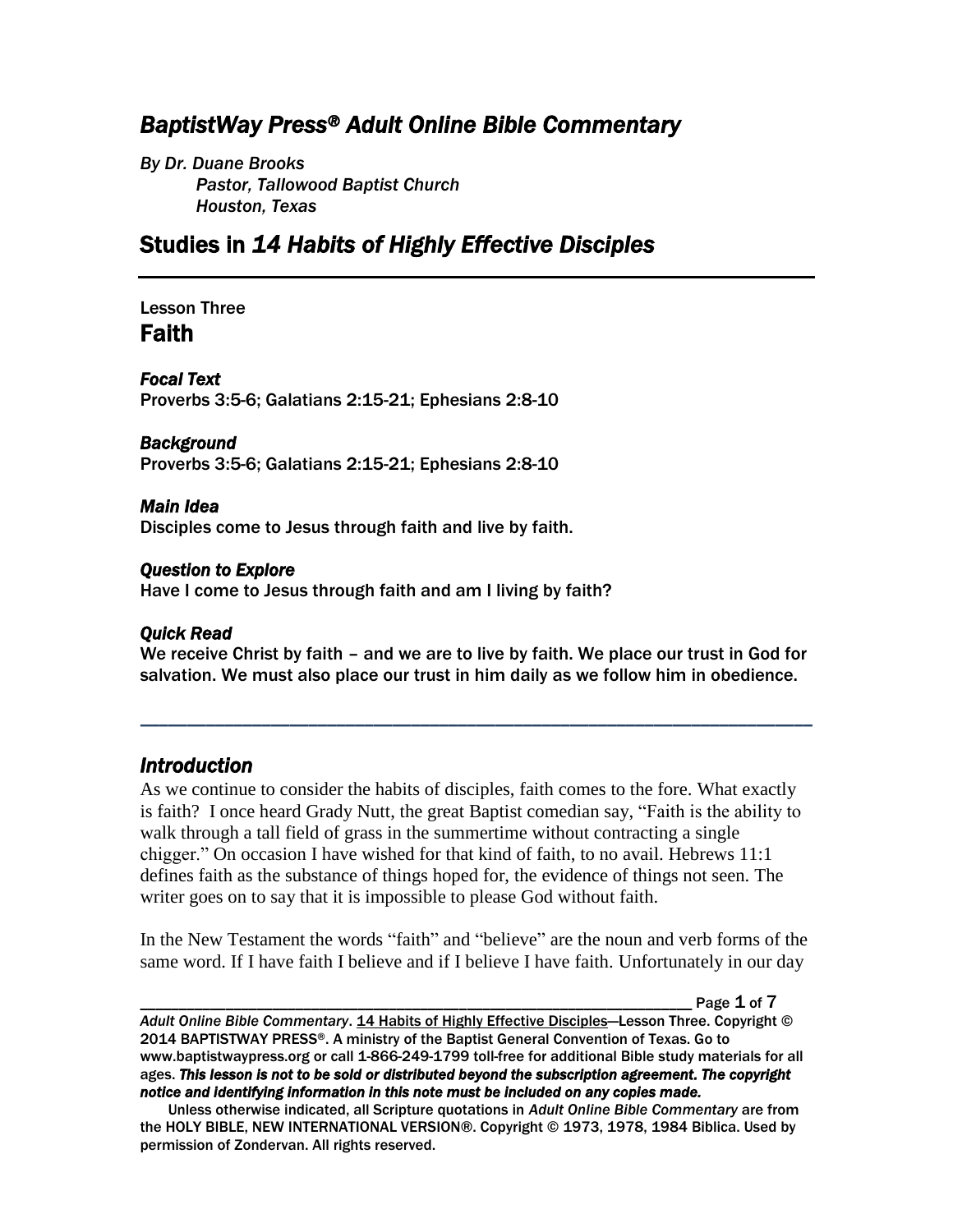it has been limited to mean something like cognitive assent. True, I have to know the truth to believe. But faith entails more because it expresses our absolute confidence in the object of our faith. In fact, the word "trust" is a synonym for the idea of faith. So faith is the knowledge of, and assent to; the truth. We can trust the truth because the truth is trustworthy. We rely on God because he is reliable and depend on him because his dependable. So I trust the chair I am sitting on and I put my whole weight down.

As a freshman in college seeking to clarify God's call in my life to pastor, I memorized Proverbs 3:5-6 as I asked for God's direction in my life. I felt called to be a pastor and was preparing to submit my resumes to churches. At the same time I was dealing with the relationship issues which confront so many college students and young people in their late teens.

# *Commentary*

## *Trust in the Lord (Proverbs 3:5-6)*

Solomon reminds us that the Lord is the object of our trust. Trust in the Lord with all your heart. So trust involves a commitment on our part. One cannot trust from the sidelines. When we trust, we go all in.

In that same year in college I heard Ron Durham, the pastor of Columbus Avenue Baptist Church, tell about the tightrope walker who traversed a cable suspended above Niagara Falls. Having made it across, he proceeded to put a wheelbarrow on top of the cable and go across. By this time a substantial crowd had gathered. He asked them if they believed he could make it across the falls pushing a wheelbarrow. One vocal spectator affirmed his confidence in the tightrope walker. "You can do it." The entertainer responded, "Get in the wheelbarrow." Christian faith must mean more than simply believing in God. We must trust him enough to place our whole lives at his disposal.

The contrast to trust in the Lord is to put our confidence in our own understanding. In this day of information explosion and acquisition, this would seem to be the way to go. We know the importance of making an informed decision. But the writer of Proverbs knew that our own understanding is limited. Our minds are finite, but our God is infinite. Nothing limits him.

Sometimes my best understanding has led me astray. A friend of mine who counsels high school students says about the trouble they get into: "their best thinking got them there." Many adults fall into the same trap of depending exclusively on their own understanding.

Instead of trusting our own knowledge, we acknowledge God. This word speaks of a close and deep personal relationship with God. We do not just give a nod toward God and his presence and purpose. Instead we welcome his wisdom and will because we know who he is. Our knowledge of God is first-hand because we love him.

Page 2 of 7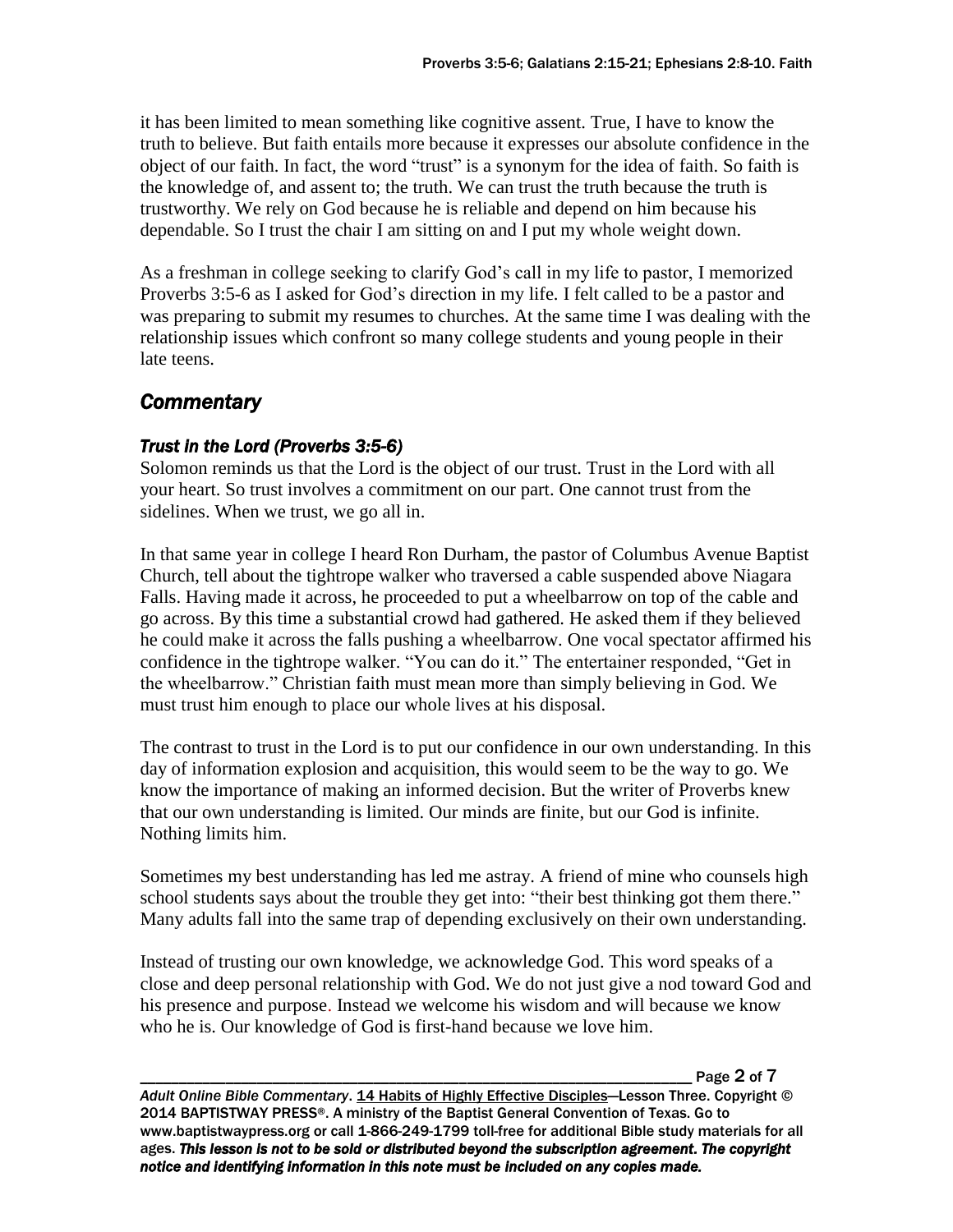Years ago I saw a picture of a woman standing in the rubble of her former home after a severe earthquake in Greece. She had lost everything, but this wonderful Christian lady lifted her eyes heavenward with the deepest confidence. She was not happy about what had happened, but she was turning to God and trusting the only One who could change her circumstances. This is what it means to acknowledge God. And we do so in all of our ways.

Our gracious God rewards our trust in him by giving us direction. He alone can make our paths straight. He will lead us in the right way. "Crooked," in this context, has a moral implication. It is akin to our use of the English cognate "crook." If we follow crooked paths we are deceitful and being deceived. But to go straight is to go in God's way. When we trust God he will direct our steps in ways that lead us closer to him as his disciples. So Proverbs 3:5-6 lay a foundation upon which the New Testament writers build.

## *Saving Faith (Galatians 2:15-21)*

The Apostle Paul amplifies this thought in his letter to the Galatians. He has just described a titanic struggle with Peter. These two men were the "heavyweights" in the New Testament book of the Acts of the Apostles. Peter's activity dominates the first part of Luke's history of the early church and Paul's story fills the last half of the book.

When Paul arrived in Galatia, Peter was receptive to fellowship with the Gentile believers. But when the Judaizers (a sect of Christians who expected Gentiles to behave in traditional Jewish ways and observe the Old Testament law) arrived, Peter changed his tune. Out of fear of this "circumcision group" Peter separated from the Gentile believers. He became standoffish toward the Gentile believers treating them as second-class citizens in the kingdom.

Peter's hypocrisy became contagious leading even a stalwart leader like Barnabas to follow in his steps. Imagine this cataclysmic collision. Paul confronted Peter with his illogical behavior. Though a lifelong Jew, he now lived as a Gentile. Why would he or anyone else require lifelong Gentiles to live as Jews? It made no sense.

Paul responded to Peter and the Judaizer's rationale for their mistreatment of the Gentile believers. The Judaizers likely would have claimed, "we are Jews and not Gentile sinners." Paul answered with a clear explanation of the good news. We are not justified or made right with God by works of the law but through faith in Jesus Christ.

In a recent sermon, Tim Keller provided excellent examples of the way people in our culture "justify" their existence. In the movie *Chariots of Fire*, one of the protagonists, Harold Abrams explained how his whole life was wrapped up in winning a race. "I have ten seconds to justify my existence." Similarly, Sydney Pollack (the filmmaker) continued to work even though he was very ill, because from his point of view each time he made an excellent movie, he "justified" his presence in the world. How do we justify our existence? Paul argued that ultimately, one cannot be justified by keeping the law.

Page 3 of 7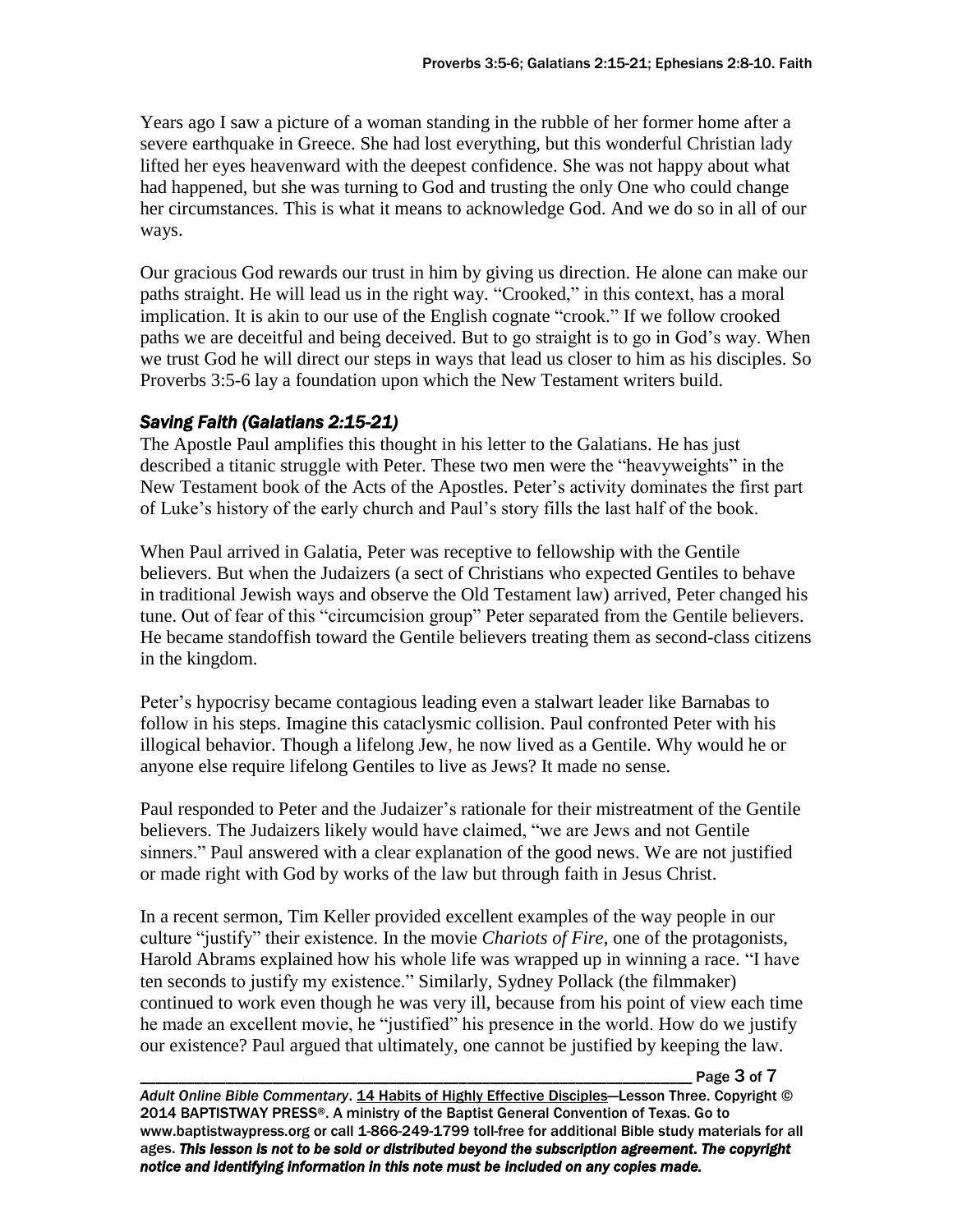The whole idea of justification envisions a court room in which God rules that we are not guilty. Paul confronts the hypocrisy. As believers we must not take God's grace for granted. Instead we die to the idea that the law can save us so that we might live to God. Out of our great gratitude for God's saving grace, we choose to use our freedom from the law not to continue in old patterns of sin, but to live transformed lives. Instead of obeying God because of external commandments, we are motivated by the presence of the Holy Spirit living within us.

What does Paul mean, "I have been crucified with Christ…"? At first glance Paul's words in Galatians 2:20 may seem too mystical and mysterious to us. Remember that Paul saw believers in a very special union with Christ which he often characterized as being "in Christ" or having "Christ in you." So Paul saw the crucifixion of Christ not only as an historical event, but as a part of his own personal experience. Believers were crucified with Christ. We died to sin including the gratuitous self-centeredness of believing we could save ourselves. Christians have died; nevertheless we live because Christ lives in us.

And how do Christians who have been united with Christ in his death actually live? "By faith," Paul's words resound. The same faith which saves us also strengthens and sustains us in the Christian life. So we trust in Christ who loved us and gave himself up for us. Our everyday life as believers is characterized by constant trust in the God who has given us life.

Perhaps we have heard of the frog who fell into the vat of milk and would have drowned but he kept swimming until he churned the milk into butter. Once it was solid, he jumped out. This can be a picture of the way many western Christians view our faith. Another generation expressed it in the colloquialism, "God helps those who help themselves." If we just keep going it will work out. Try harder. *The gospel is not, "try harder to do better," but trust wholly in the cross*. How then do Christians actually do good things? By faith in our faithful Father we are inspired to work.

## *Created in Christ to Do Good (Ephesians 2:1-10)*

Paul's clearest exposition of the triad of Christian words "salvation," "faith," and "grace" comes in his letter to the Ephesians. In fact in Ephesians 2:1-10 Paul's entire argument is rooted in the concept of grace or God's unmerited favor. Paul painted a dark portrait of our pre-Christian state in Ephesians 2:1-3. Before Christ we were dead in our trespasses and sins, under the influence of the prince of the power of the air. Our lust and desires were out of control and we faced the wrath of God against those sins.

Paul explodes this desperate situation with two powerful words, "But God . . ." (Eph. 2:4, NASB). God's mercy and great love made us alive with Christ by grace and raised us up with him. So the Christian is not only crucified with Christ but raised and ascended with him. We have gone from the depths to the heavens, all by God's unmerited favor.

Page 4 of 7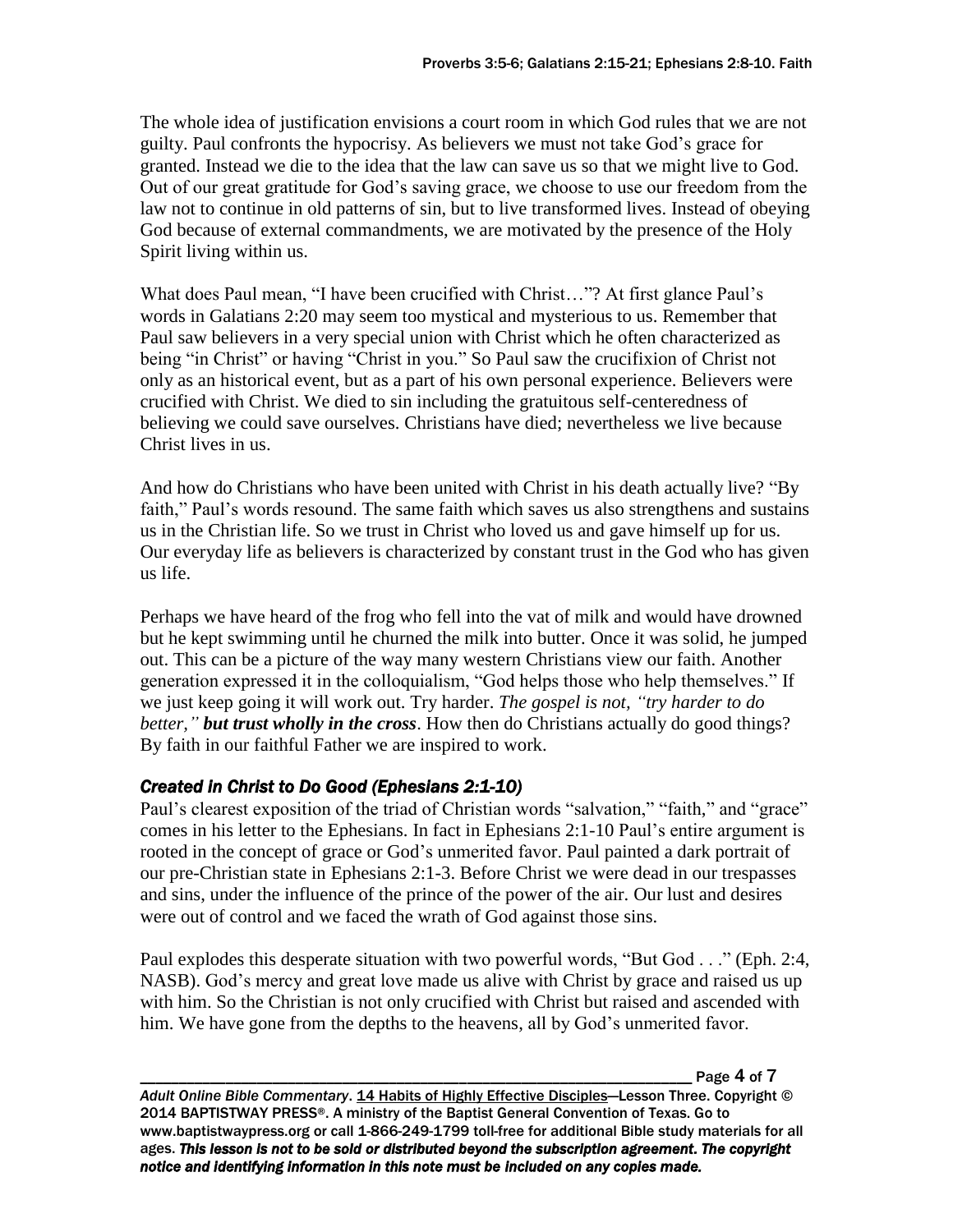Understanding grace is essential to Christian growth. In v. 5 Paul says, "…by grace you have been saved." Again in v.7 he contends that believers are trophies of God's grace shown clearly in the work of Jesus Christ. Now he clarifies in v. 8, "…by grace you have been saved, through faith." When he says and "this not from yourselves," we are tempted to think he is speaking only of faith. Theologically this is accurate. Our ability to trust comes from God. But faith is a feminine noun and Paul uses the neuter gender here.

Perhaps Paul contends that the whole experience of salvation is not something we have done, but it is the gift of God in whom we trust. We cannot earn God's favor so we cannot boast about receiving it. In heaven we will not boast of our own accomplishments in getting there.

The story is told of a man who arrives in heaven and St. Peter meets him at the gate and says, "Here's how it works. You need 100 points to make it into heaven. You tell me all the good things you've done, and I give you a certain number of points for each item, depending on how good it was. When you reach 100 points, you get in."

"Okay," the man says, "I was married to the same woman for fifty years and never cheated on her, even in my heart."

"That's wonderful," says St. Peter, "that's worth three points!" "Three points?" he says. "Well, I attended church all my life and supported its ministry with my tithe and service." "Terrific!" says St. Peter, "that's certainly worth a point." "One point? How about this: I started a soup kitchen in my city and worked in a shelter for homeless veterans." "Fantastic, that's good for two more points," he says. "TWO POINTS!!" the man cries, "At this rate the only way I get into heaven is by the grace of God!" "Come on in!"

Saving faith is receiving and resting in Jesus Christ alone.

Augustus Toplady expressed it in his great hymn, "Rock of Ages."

Nothing in my hands I bring, Simply to Thy cross I cling; Naked, come to Thee for dress; Helpless look to Thee for grace; Foul, I to the fountain fly; Wash me, Savior, or I die.

God's grace not only saves us but also empowers us to do good for God. What role then do works play in the Christian life? Works become the evidence and confirmation that we have received new life. So we do not earn salvation by fulfilling good works or works of the law, but instead we demonstrate the reality of salvation by doing good after we are saved.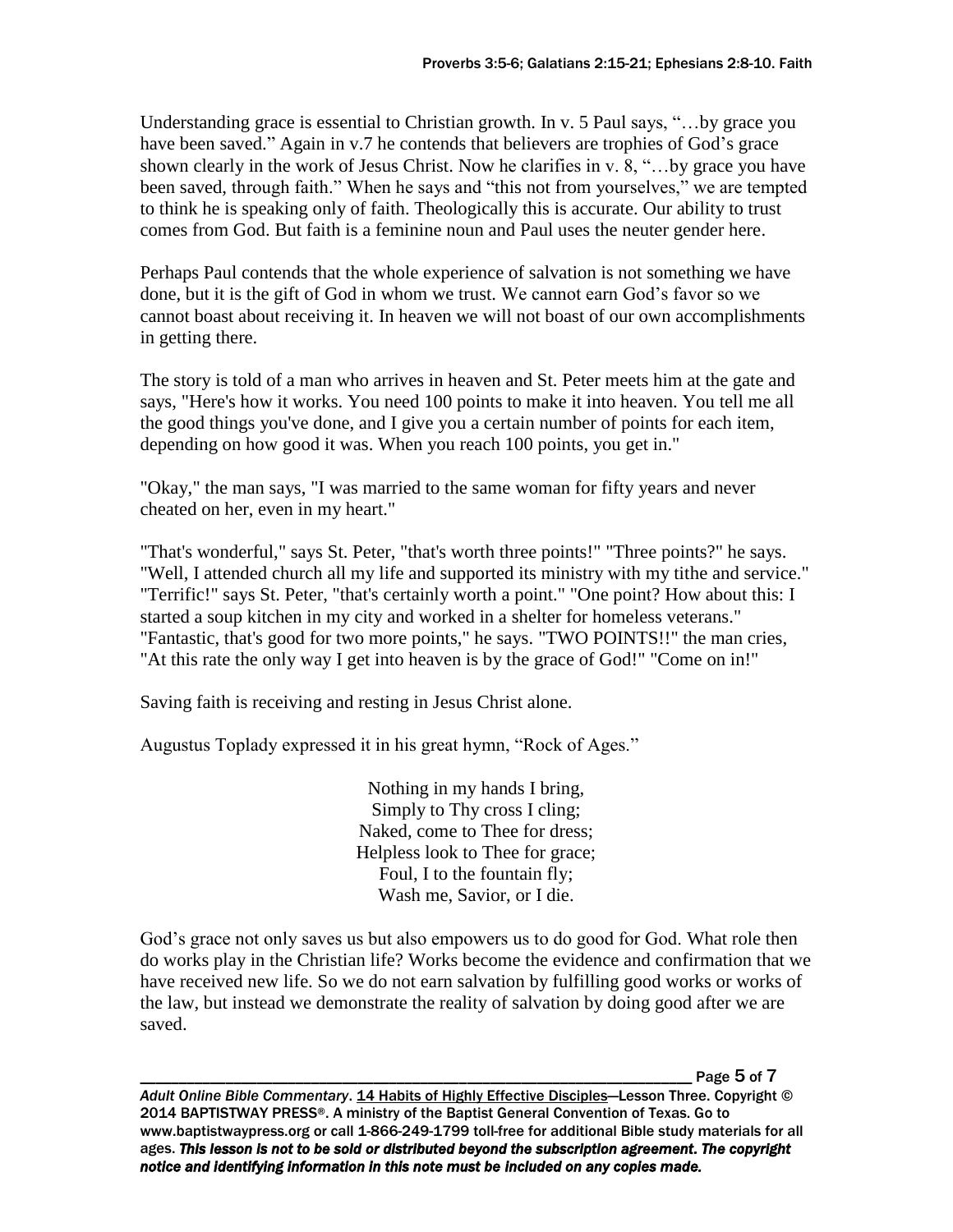Paul uses beautiful words to characterize the new life of salvation. Not only is it resurrection from death but regeneration and re-creation to life. We are God's workmanship – his *poiema* – his poem or masterpiece. God made us and created us in Christ Jesus. This is salvation. This is salvation with a purpose: "for good works." Even before God saved us he wanted us to work for him and walk in them.

# *Conclusion*

In the eighteenth century, a young man in Mount Holly, New Jersey, opened a humble tailor shop. Unlike other businessmen, John Woolman refused to purchase any cotton or dye supplies handled by slaves. His commitment to Christian love with excellence attracted customers in droves, despite occasions when he could only offer them beige sackcloth. In 1759 Woolman convinced the Philadelphia Quakers to pass the first resolution in the American Colonies not to own, deal, or sell slaves. Why use God's blessings, he reasoned, to buy people captive to chains for personal profit?

More recently I heard a young woman named Jolene Damoiseaux tell her remarkable story. She went to college to prepare for medical school. Along the way to her degree from Baylor University, she discovered the extraordinarily high mortality rate of mothers in Kenya.

On a mission trip, she interviewed the young mothers in a village and discovered that they wanted to get to the hospital for a safer delivery but that the terrain and distance prevented them. Jolene returned to the U.S. searching for an answer to this dilemma. So she returned with \$1500 and founded "Mothers on the Move," a motorcyle taxi service which transports the mothers to the hospital to deliver their babies. These mothers and babies survive at a much higher rate than the the rest of the country.

This remarkable young woman hopes to become an OB/GYN physician so that she can go and make a difference in Kenya. What gives her this great compassion for people? Jolene is a follower of Christ. She is simply doing the good work that God prepared in advance for her to do. What good work did God prepare for us to do? Are we doing it?

God anticipated and foreordained that his people would do good works. Henry Blackaby put it this way: "God's commands are designed to guide you to life's very best. You will not obey Him, however, if you do not believe Him and trust Him. You cannot believe Him if you do not love Him. You cannot love Him unless you know Him."<sup>1</sup>

Page 6 of 7

*Adult Online Bible Commentary*. 14 Habits of Highly Effective Disciples—Lesson Three. Copyright © 2014 BAPTISTWAY PRESS®. A ministry of the Baptist General Convention of Texas. Go to www.baptistwaypress.org or call 1-866-249-1799 toll-free for additional Bible study materials for all ages. *This lesson is not to be sold or distributed beyond the subscription agreement. The copyright notice and identifying information in this note must be included on any copies made.* 

\_\_\_\_\_\_\_\_\_\_\_\_\_\_\_\_\_\_\_\_\_\_\_\_\_\_\_\_\_\_\_\_\_\_\_\_\_\_\_\_\_\_\_\_\_\_\_\_\_\_\_\_\_\_\_\_\_\_\_\_\_\_\_\_\_